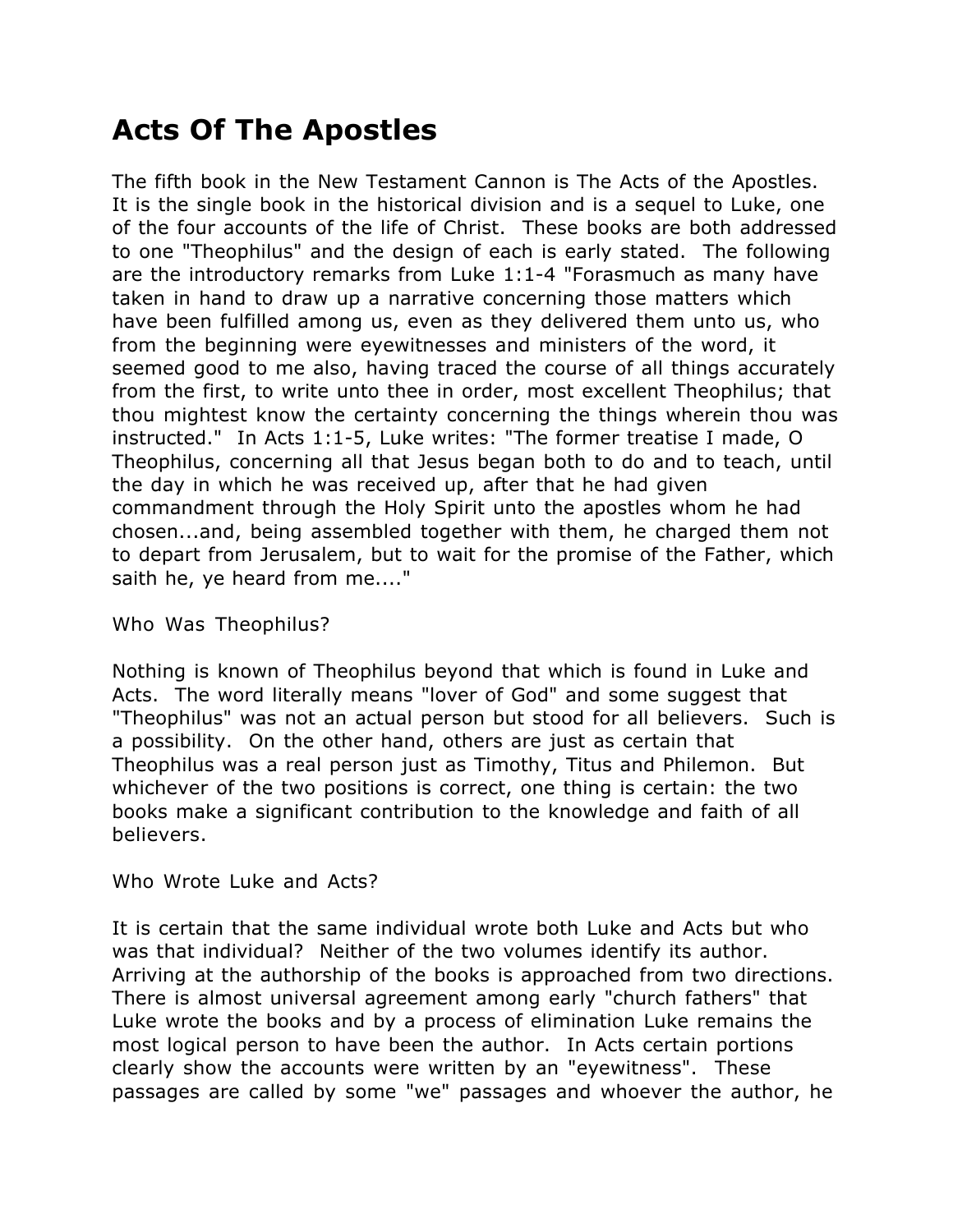indicates his presence when such incidents occurred. These sections begin in Acts 16:10 and continue through Acts 16:17. They pick up again in Acts 20:5 and continue through 21:18. They resume again in Acts 27:1 and continue to the book's conclusion. There were several who could not have been the author. Neither Barnabas, Silas nor Timothy could have written the books. The author had to be some one who traveled extensively with Paul and who traveled with him from Caesarea to Rome. We know from Paul's letters that one of his constant companions in Rome was Luke (Col. 4:14; Philemon 24; 2 Tim. 4:11).

### When Was The Book Written?

Acts was written after Paul, as a prisoner, arrived in Rome, which was about AD 61. He spent two years there (duly noted in Acts 28:30-31), so the book had to be written some time after AD 63.

### The Acts

Some call this book "The Acts of The Apostles". Actually, it is a book that gives acts of several besides the apostles. Neither Stephen, Philip nor Barnabas were apostles, but works of each of these men are included. On the other hand, not all the acts of the apostles are found herein. While all the apostles are named (Acts 1), the book tells only of some of Peter's works and to a lessor degree, some of the activities of James and John, but it includes no account of the labors of any of the rest of the Twelve. The book shows how the apostles and disciples fulfilled the Great Commission of Jesus to "go into all the world and preach the gospel to every creature" (Mk. 16:15). Thus we see Jews from a dozen or more nations present at Pentecost, then the word spread to Judaea, to Samaria and Ethiopia. Dispersed disciples carried the Word to Damascus, Troas and Antioch. Paul's journeys carried him to many regions of Asia, then to distant reaches of Europe and finally to Rome itself. Paul even purposed to go further to Spain, but Acts gives no accounts of that journey if ever he was able to make it. By the time Paul wrote the Colossians he could say that the gospel had been "preached to every creature under heaven" (Col. 1:23). Primarily, however, the book records the preaching and labors of two apostles: Peter as he preached to the Jews and Paul as he preached to the Gentiles. Still, the accounts of each of these two are very abbreviated. When one reads of the trials of Paul which he recounts to the Corinthians (2 Cor. 11:23-27), it is evident that only a few of those trials he experienced were recorded in the book of Acts.